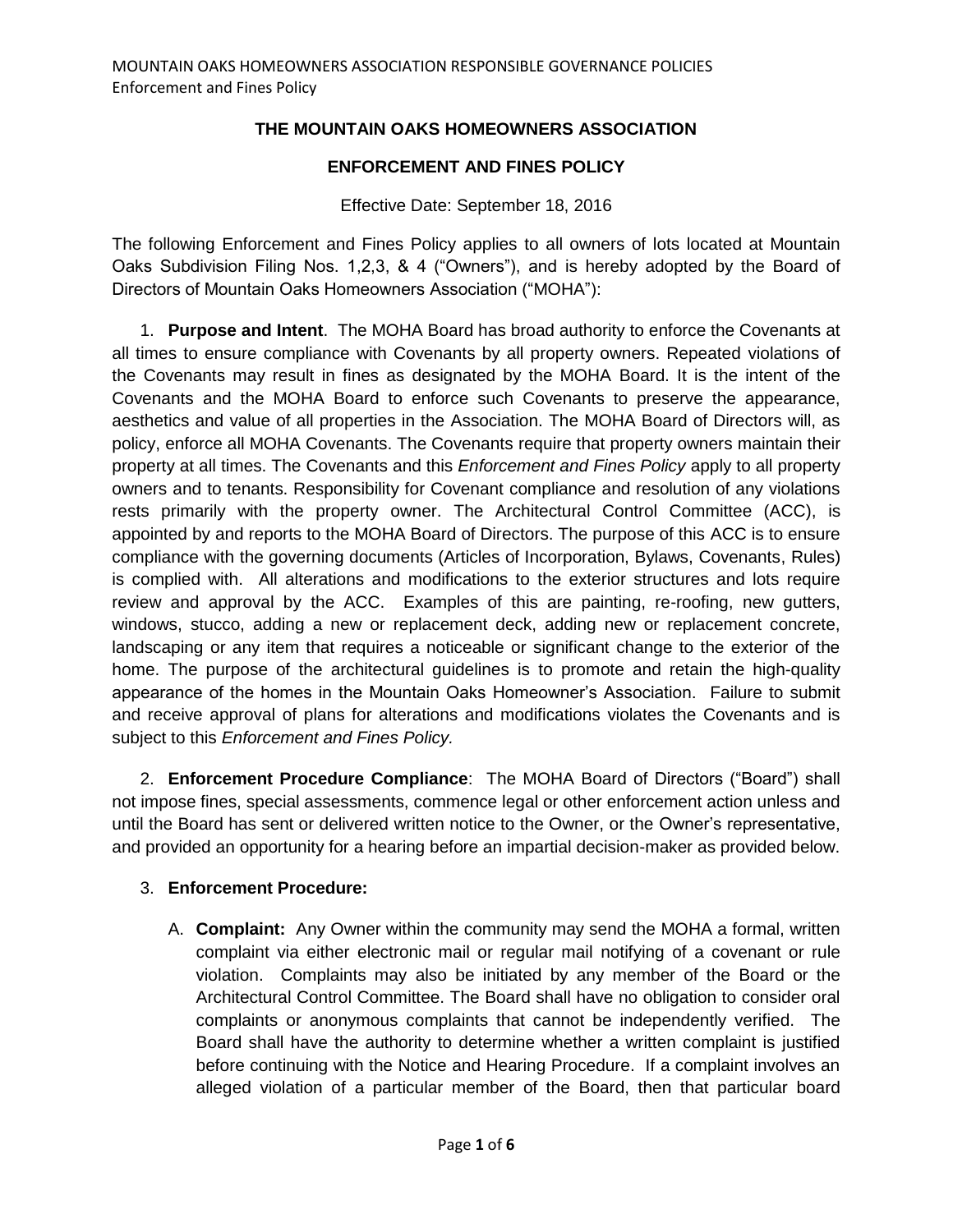member shall recuse him or herself during the deliberation of the remaining members of the Board in determining whether to continue with the Notice and Hearing Procedure.

- B. **Notice of Alleged Violation:** A Notice of Alleged Violation of any provisions of the Declaration, Bylaws, Rules, Regulations or Resolutions shall be sent by US Mail First Class and electronic mail, if available, to the Homeowner as soon as reasonably practicable following the receipt of a complaint or the identification by the Board of a potential violation. The Board may also, at its discretion, provide a copy of such notice to any non-Homeowner violator. The Notice shall describe the nature of the alleged violation and the possible fine that may be imposed or legal action that may be taken, the right to request a hearing before the Board to present the Homeowner's defense to the alleged violation or possible fine, and may further state that the Board may seek to protect its rights as they are specified in the Governing Legal Documents. This Notice of Alleged Violation shall instruct the Owner to discontinue the violation upon receipt of the Notice of Alleged Violation. If the alleged violation involves a failure to submit plans for approval by Mountain Oaks Homeowners Association as required by Article XI of the Declaration of Covenants, within said time the homeowners shall cease all work and shall submit the required plans within seven (7) days of the date of receipt of the Notice of Alleged Violation.
- C. **Request for Hearing:** If an Owner desires a hearing to present evidence concerning whether the alleged violation actually occurred, whether the Owner is the one who should be held responsible for the alleged violation, to address the imposition of fine or other enforcement actions or to discuss any mitigating circumstances, the Owner must request such hearing, in writing, within 14 (fourteen) days of the date of the notice of Alleged Violation. The requested hearing shall be held at the next regularly scheduled Board meeting. If a hearing is not requested within the 14-day period, and the Owner has not ceased, or corrected, the violation, then the Board shall conduct an informal fact-finding hearing at the next regularly scheduled Board meeting as described below.

D. **Conduct of Hearing:** The Board shall hear and decide cases set for hearing pursuant to the procedures set forth in this *Enforcement and Fines Policy*. The hearing itself shall be presided over by the members of the Board present at the regularly scheduled Board meeting unless any Board member has a conflict of interest, in which case such Board member(s) shall not participate in the process, shall not participate in the fact findings and shall not participate in decisions concerning imposition of fines or other enforcement actions.

E. **Hearings and Determinations by Impartial Decision Makers**: Only impartial decision makers will participate in the hearing process. Decisions concerning the alleged violations and enforcement actions will be made by impartial decision makers. To be an impartial decision maker, the person cannot have any direct personal or financial interest in the outcome. A decision maker shall not be deemed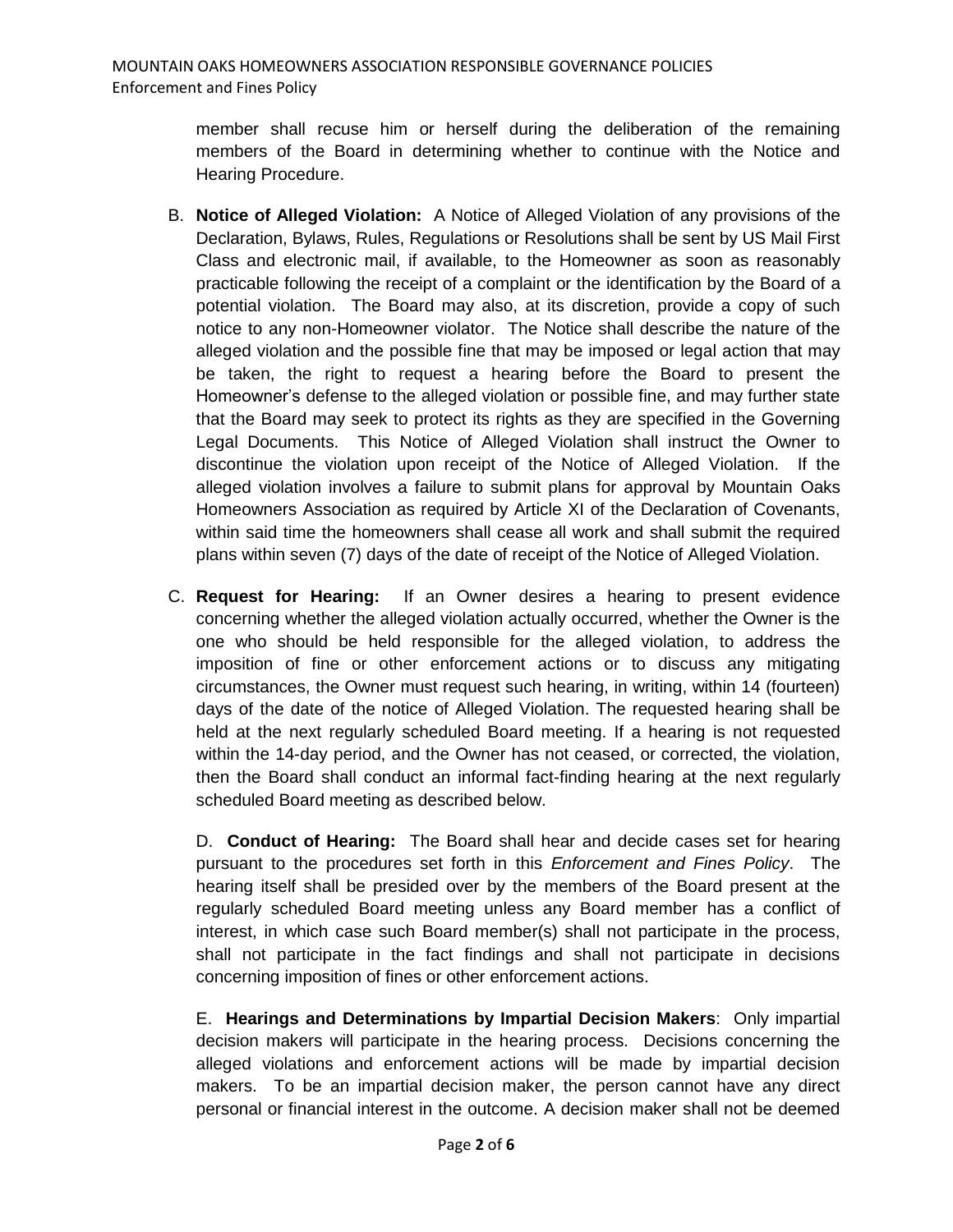to have a direct personal or financial interest in the outcome if the decision maker will not, as a result of the outcome, receive any greater benefit or detriment than will the general membership of the association. Consideration of whether a decision maker has a conflict of interest and disqualification shall be made in accordance with the MOHA *Conflicts of Interest Policy.* 

F. **Hearing:** The Board shall inform the Owner of the scheduled time, place and date of the hearing by First Class US Mail and electronic mail, if available. This Hearing is open to all members of MOHA and Notice shall be posted and sent as outlined in these Governing Documents, *Conduct of Meeting Policy*. The President or other Board member may reschedule the hearing to a later date for good cause. At the beginning of each hearing, the President or other Board member shall establish a quorum, explain the rules, procedures and guidelines by which the hearing shall be conducted and shall introduce the case before the Board. The complaining parties and the owner shall have the right, but not the obligation, to be in attendance at the hearing and present evidence, testimony and witnesses. During the hearing, the Board shall consider any written information, oral or written statements of owners or witnesses regarding the alleged violation, photographs or any other evidence available to the Board including Board member's observations. Based upon the information received, the Board shall weigh the evidence and determine by majority vote of the Board whether the alleged violation actually occurred and whether the Owner is the one who should be held responsible for the alleged violation. In the event that the Board finds a violation and that the Owner should be held responsible, the Board shall then determine whether to assess a fine as set forth in the fine schedule or take other action to enforce compliance with the Declaration, Bylaws, Rules, Regulations or Resolutions, including imposition of a special assessment. The alleged violations considered by the Board at each hearing shall be limited to the alleged violations set forth in the Notice of Alleged Violation. Unless otherwise determined by the board of Directors in accordance with the terms of the Colorado Common Interest Ownership Act, all hearings shall be open to attendance by all members of the MOHA. If a complaining party is unable to attend the hearing, he or she may instead submit a letter to the Board explaining the basis of the complaint.

G. **Notice of Decision:** After all testimony and other evidence have been presented to the Board at a hearing, the Board shall render its written findings and decision, and impose a reasonable fine, or other enforcement action within a reasonable time after the hearing. A decision, either a finding for or against the Owner, shall be a majority vote of the Board members present. The Board of Directors shall provide written Notice of Findings, Decision and Imposition of Fines, by US Mail First Class, to the Owner. Collection of any fine imposed shall be in accordance with the *MOHA Collection Policy*.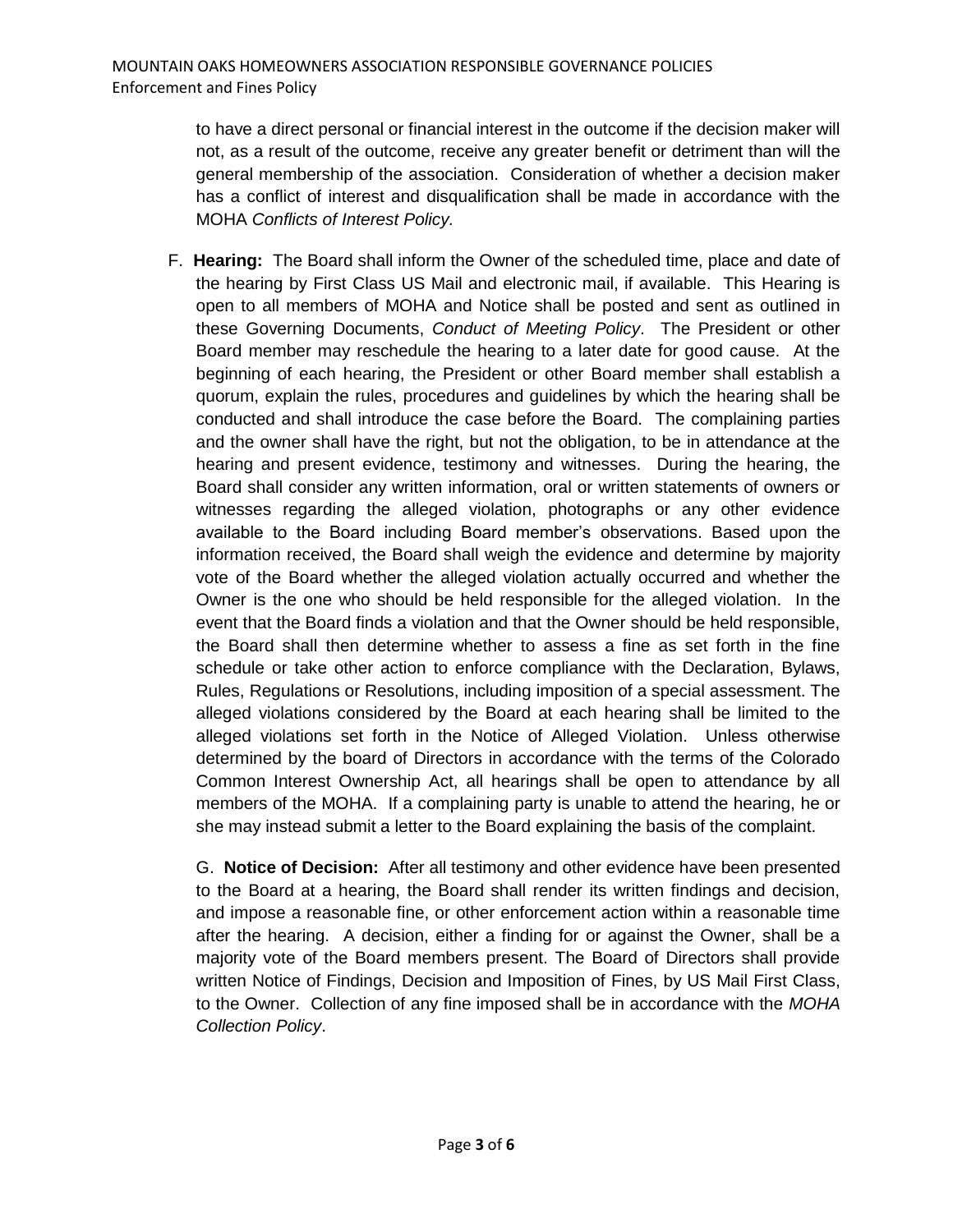MOUNTAIN OAKS HOMEOWNERS ASSOCIATION RESPONSIBLE GOVERNANCE POLICIES Enforcement and Fines Policy

**4. Schedule of Fines, Special Assessments and Payment Plans.** The Schedule of Fines that may be levied for violation of the provisions of the Declaration, Bylaws, Rules and Regulations and Resolutions of the MOHA are as follows:

## **SCHEDULE OF FINES (Revised Oct 18, 2021)**

 **st offense/notice of violation – no fine nd offense or notice of non-compliance (for each infraction) \$150.00 rd offense or notice of non-compliance (for each infraction) \$300.00 th offense or subsequent notices of non-compliance (for each infraction) \$150.00 daily**

The Schedule of Fines will be imposed as follows when a Notice of Decision in accordance with Section 3 G above is not favorable to the Homeowner:

- a. A letter will be sent by U.S. first class mail to the Homeowner stating the following:
	- i. That on the date indicated, the Board conducted a hearing concerning the alleged violation;
	- ii. That at the hearing the Board found that that a violation of the provisions of the Declarations, Bylaws, Rules and/or Regulations of the MOHA had occurred including the specific section(s) violated;
	- iii. That the Board found that the owner should be held responsible for the covenant violation. No fine is being levied for the violation as a first offense. That a fine of \$50.00 is being levied for the violation as a first offense.
	- iv. That the violation may be cured as described;
	- v. That if the violation remains uncured, the enclosed Schedule of Fines is applicable to additional or continued violations;
	- vi. That the Homeowner communicates a deadline of fourteen (14) days from the date of the letter to cure the violation or present a plan for curing the violation (subject to Board approval);
- b. If the violation is not cured by the deadline set forth in the letter sent in accordance with (a.) above, the Board will hold a further hearing to consider whether the violation has been cured. If the Board finds that the violation has not been cured, the Board shall send a 2nd letter by U.S. first class mail to the Homeowner stating that the Board has considered whether the violation has been cured and has found that the violation has not been cured and that a fine of \$100.00 is being levied as a second offense. The letter will state how the violation may be cured and provide a Schedule of Fines to be levied if the violation remains uncured. The letter will set a new deadline fourteen days from the date of the letter for cure of the violation and payment of the fine. The homeowner will have fourteen days to pay the fine and cure the violation, or present a plan for curing the violation (subject to Board approval).
- c. If the violation in (b.) above is not cured in seven (7) days from receipt of letter, a 3rd letter will be sent by U.S. first class mail to the Homeowner stating that a 3rd offense fine of \$175.00 (for each infraction) is being levied. The letter will state how the violation may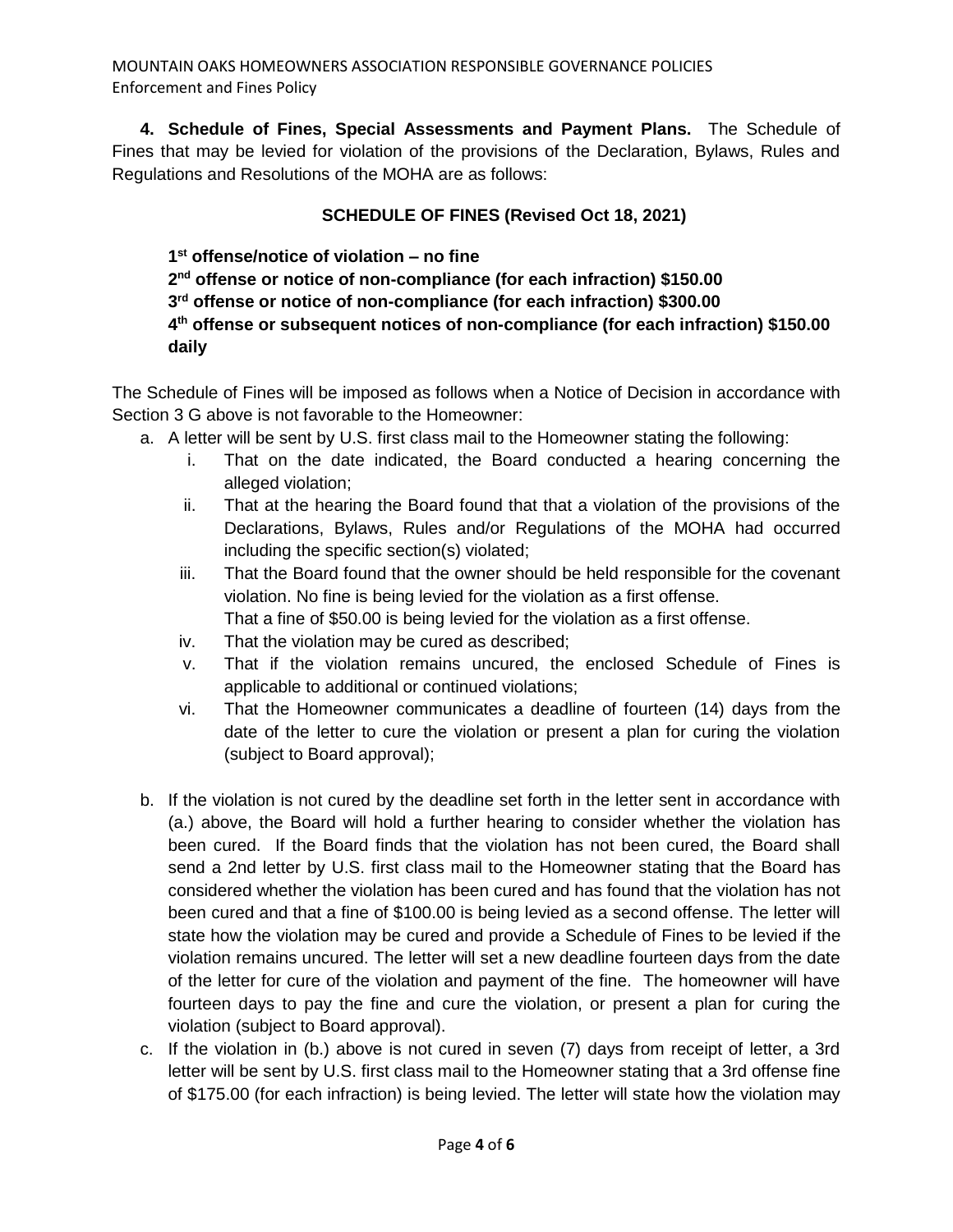be cured and provide a Schedule of Fines to be levied if infraction(s) remains uncured. The Homeowner will have seven (7) days from date of receipt of letter to pay the fine and cure the violation, or present a plan for curing the violation (subject to Board approval).

- d. If the violation in (c.) above is not cured in seven (7) days from receipt of letter, a 4th letter will be sent by U.S. first class mail to the Homeowner stating that a 4th offense fine of \$275.00 (for each infraction) is being levied. The letter will state how the violation may be cured and provide a Schedule of Fines to be levied if infraction(s) remain uncured. The Homeowner will have seven (7) days from date of receipt of letter to pay the fine and cure the violation, or present a plan for curing the violation (subject to Board approval).
- e. The Homeowner will be responsible for payment of fines as stated in the Enforcement and Fines Policy. A late fee of one hundred dollars (\$100.00) will be assessed to the Owner's account if payment is not received within 30 (thirty) days of the date specified on an invoice. (Any late fees that remain unpaid as of the Past Due Date shall bear interest from and after the Due Date at the rate specified in Section 608 of the MOHA Covenants.) Special assessments may be imposed in actions where abatement of a nuisance or eviction or other expense, including legal fees and court costs, are incurred by the MOHA to address the covenant violation.

The Board may waive all, or any portion, of the fines if, in its reasonable discretion, such waiver is appropriate under the circumstances. Additionally, the Board may condition waiver of the entire fine, or any portion thereof, upon the violator coming into compliance with the Declaration, Bylaws, Policies or Rules.

**5. Further Enforcement Action.** The MOHA may pursue legal action against an Owner to enforce the provisions of the Declaration, Bylaws, rules or resolutions as necessary in its sole discretion for continuing violations that do not cease after notice, hearing and enforcement actions consistent with this Policy. For a description of further actions that may be used, refer to the MOHA Policy on Collections.

**6. Exercise of Discretion in Enforcement.** The decision of the Board in the exercise of its discretion to decline initiation of an enforcement process will not be deemed a waiver of the right to do so for any subsequent violations or of the right to enforce any of the above referenced governing documents for the MOHA.